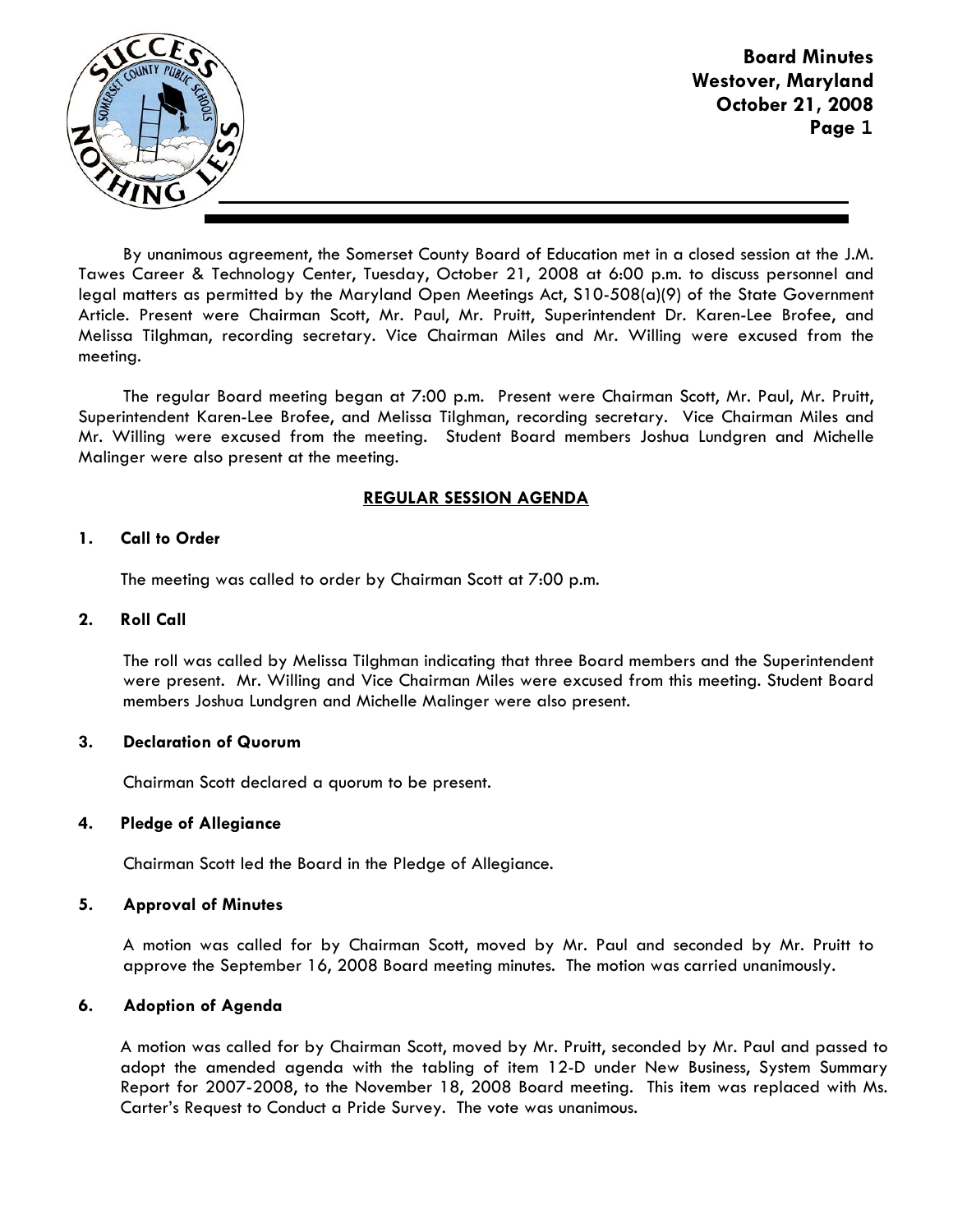Board Meeting October 21, 2008

## 7. Student Board Members' Report

Student Board member Michelle Malinger briefed the Board members on the happenings at the Northern Schools. Somerset Intermediate is having a dance next Friday. Next week is Red Ribbon Week, school spirit week, and the schools' fight against drugs. Washington Academy and High School has a government trip coming up and 8<sup>th</sup> graders are going to the Reginald Lewis Museum. Greenwood Elementary had a successful art night and Princess Anne Elementary had their annual meet and greet event.

 Student Board member Joshua Lundgren added that Crisfield Academy and High School was off to a great start. CAHS have math tutors from UMES available to help students. The dance was successful with a great turnout. Ewell was visited by Maryland's Teachers of the Year. Woodson Elementary had 537 students attend the PBIS Incentive and the  $5<sup>th</sup>$  graders attended Delaware Tech for an exciting and eventful day.

Both student board members were thanked by Chairman Scott.

## 8. Public Participation

There was no public participation.

### 9. Washington Academy and High School Report

 Mr. O'Neal began his report by inviting the Board members to visit the high school. He read WAHS's mission statement to the Board members. The teachers are encouraging academics. Teachers have been given professional development on critical thinking. Afterschool tutoring is provided two days a week for all WAHS students with transportation provided.

## 10. Food Service Awards

Mr. Daugherty shared with the Board MSDE's recognition of the Food Service Program in Somerset County Public Schools. Somerset County Public Schools has been named the Maryland School System with the highest percentage of average daily participation for Breakfast in all categories for the 2007-2008 school year. The Board members congratulated Mrs. Riggins and the Food Service Department for a job well done.

### 11. Old Business

## A. Policies

### 100 Series

The Superintendent provided clarification and changes to the 100 series policies with the request that the Board review and study the policies. The Board members will vote on approval of the policies at the November Board meeting.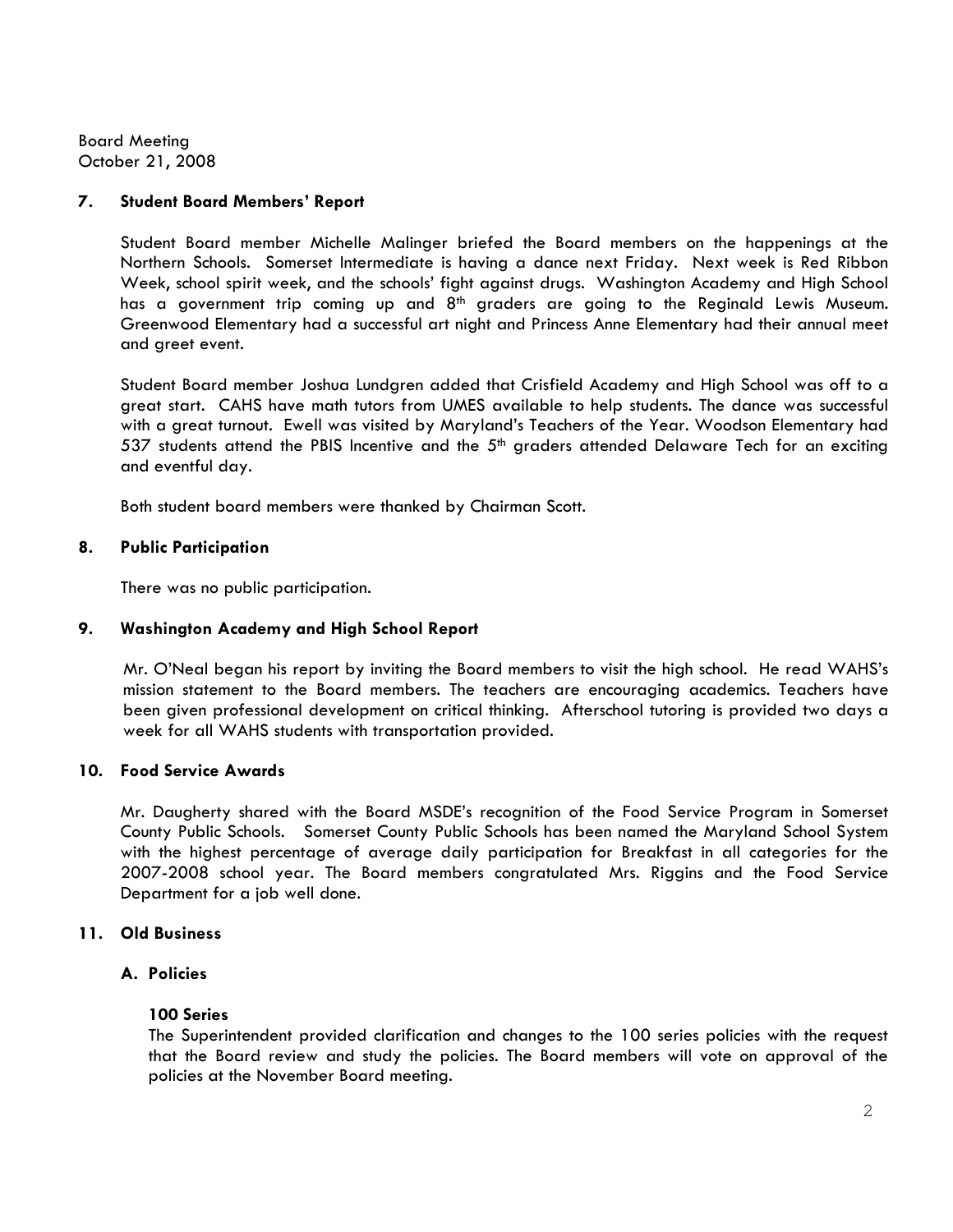Board Meeting October 21, 2008

#### #400-19, Minority Business Enterprise Participation

It was moved by Mr. Pruitt, seconded by Mr. Paul and passed to approve Policy #400-19, Minority Business Enterprise Participation. The vote was unanimous.

#### 12. A. Monthly Finance Report

Mrs. Miller provided the monthly finance and food service reports to the Board. The Board members did not have any questions and thanked her for the information.

#### B. Policies

Mr. Turner presented a list of the 800 series policies for the Board's review and public input. Revisions to these policies will be presented at the next Board meeting.

#### C. 2008 MSA/HSA Report

Mr. Bloodsworth presented an MSA/HSA report. All schools except WAHS made AYP, including the subgroups. There has been an increase in ELL level students in the elementary schools. There has also been a significant growth in reading proficiency. Math scores have not had as a dramatic increase, but did show growth. Washington High had a decrease in the graduation rate and the special education subgroup's academic performance. Bridge projects are being developed to help students who have not passed the HSA's.

Mr. Bloodsworth thanked the leadership of the supervisors, teachers, and the Superintendent for all their hard work in helping to get students ready to pass the HSA. The Board thanked Mr. Bloodsworth and other administrators for all their focus and commitment to helping students to pass the HSA.

The Board members were given a handout detailing the progress made toward closing the achievement gap.

#### D. System Summary Report for 2007-2008

Item 12-D, System Summary Report for 2007-2008 was tabled until the November Board meeting. Request to conduct a Pride Survey replaced item 12-D.

Dr. Sheila Richardson requests that students in grades 6, 8, 10, and 11 be given this survey which will be used to measure students' attitudes towards and participation in drug, alcohol, and violent behaviors. A parent letter will be sent home with all students giving them the option to allow their child to complete the survey.

#### E. Human Resources Report

Upon recommendation of the Superintendent, it was moved by Mr. Paul, seconded Mr. Pruitt and passed to approve the following personnel actions; new hires: Marvin Mosley and Melton Joyner; resignations: John Dize, Bonita Tilghman, and Debra Daniels. The transfer of employees tabled from the September Board meeting did not occur.